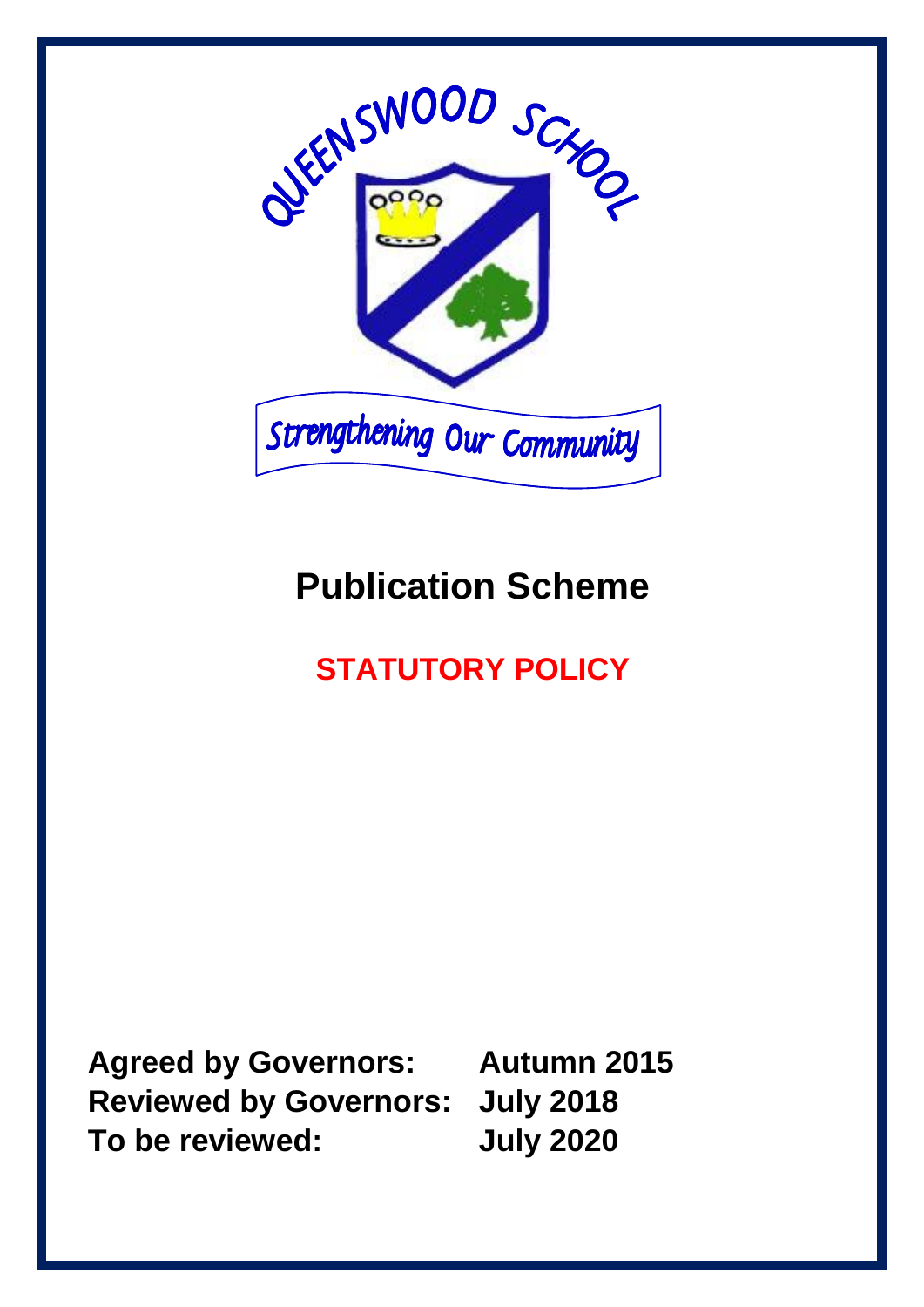#### **1. Introduction: what a publication scheme is and why it has been developed**

One of the aims of the Freedom of Information Act 2000 (which is referred to as FOIA in the rest of this document) is that public authorities, including all maintained schools, should be clear and proactive about the information they will make public.

To do this we have produced a publication scheme, setting out:

- The classes of information which we publish or intend to publish;
- The manner in which the information will be published; and
- Whether the information is available free of charge or on payment.

The scheme covers information already published and information which is to be published in the future. All information in our publication scheme is available in paper form and/or on our website.

Some information which we hold may not be made public, for example personal information.

This publication scheme conforms to the model scheme for schools approved by the Information Commissioner and outlines our response to the FOIA and the framework we use for managing requests. Under the Act any person has a legal right to ask for access to information held by the school. They are entitled to be told whether the school holds the information, to receive a copy, subject to certain exemptions.

#### **2. Categories of information published**

The publication scheme guides you to information which we currently publish (or have recently published) or which we will publish in the future. This is split into categories of information known as 'classes'.

The classes of information that we undertake to make available are organised into four broad topic areas:

- School information statutory information is published on the schools' website [www.queenswood.org.uk](http://www.queenswood.org.uk/)
- Governors' Documents information published in the Governors Annual Report and in other governing body documents on the school website
- Students and Curriculum information about policies that relate to students and the school curriculum.
- School Policies and other information related to the school information about policies that relate to the school in general.

Personal information is exempt under the FOIA as such information is covered by the Data Protection Act (DPA). Individuals must therefore make a "subject access request" under the DPA if they wish to access such information.

#### **3. How to request information**

Information not made available through the Publication Scheme will be accessible through a specific request for information.

The FOIA establishes two related rights:-

- The right to be told whether information exists
- The right to receive the information (subject to exemptions).

These rights can be exercised by anyone.

Any request must be made in writing or by e mail to The Headteacher using the contact details below marked for the attention of The Headteacher.

The school will respond to any request within 20 working days although further reasonable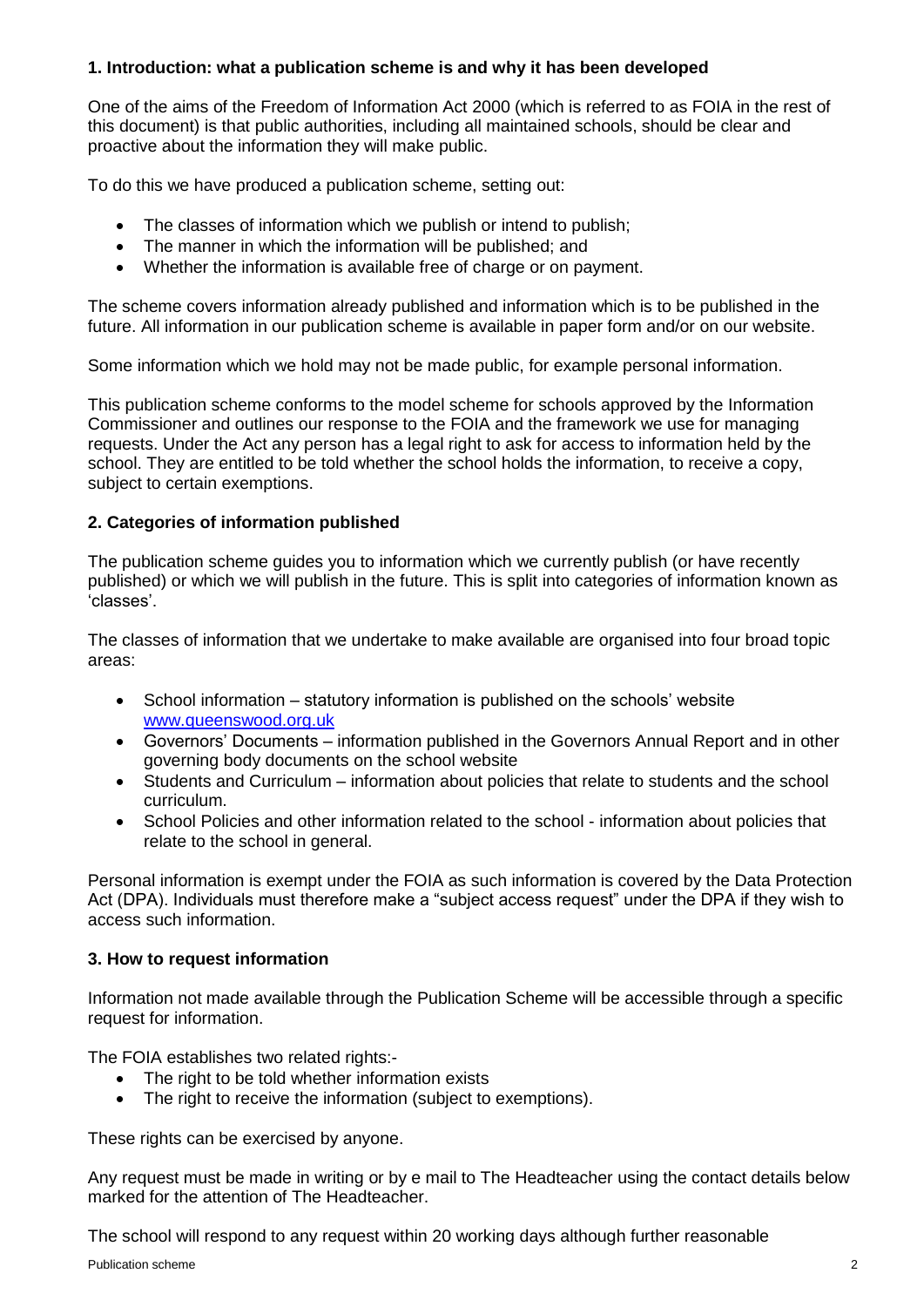details can be requested in order to identify and locate the information. If a fee is required the period of 20 working days can be extended until the fee is paid

If you require a paper version of any of the documents within the scheme, please contact the school by telephone, email, fax or letter. Contact details are set out below.

| Email:           | a2128@telford.gov.uk                                                               |
|------------------|------------------------------------------------------------------------------------|
| Tel:             | 01952 386961                                                                       |
| Contact Address: | Queenswood Primary School and Nursery, Yates way, Ketley Bank, Telford,<br>TF2 0AZ |

To help us process your request quickly, please clearly mark any correspondence "PUBLICATION SCHEME REQUEST" (in CAPITALS please)

If the information you're looking for isn't available via the scheme, you can still contact the school to ask if we have it.

#### **4. Time limit**

We will respond to a FOIA request within the legally prescribed 20 days, excluding school holidays. If a qualified exemption applies to the request we will reply within 20 days to state that an exemption applies and estimating a date by which the public interest test will be.

#### **5. Charging**

There will be a small charge to cover the costs of photocopying.

#### **Feedback and Complaints**

We welcome any comments or suggestions you may have about the scheme. If you want to make any comments about this publication scheme or if you require further assistance then initially this should be addressed to The Headteacher.

#### **Appeals Process**

If an individual is unhappy with the response then they have the right to appeal that request, within 20 days to the Chair of Governors at Queenswood Primary School and Nursery. The school will then follow its complaints procedure which is published on our website.

If you are not satisfied with the assistance that you get or if we have not been able to resolve your complaint and you feel that a formal complaint needs to be made then this should be addressed to the Information Commissioner's Office. This is the organisation that ensures compliance with the Freedom of Information Act 2000 and that deals with formal complaints. They can be contacted at:

Information Commissioner, Wycliffe House, Water Lane, Wilmslow, Cheshire, SK9 5AF Telephone 03031231113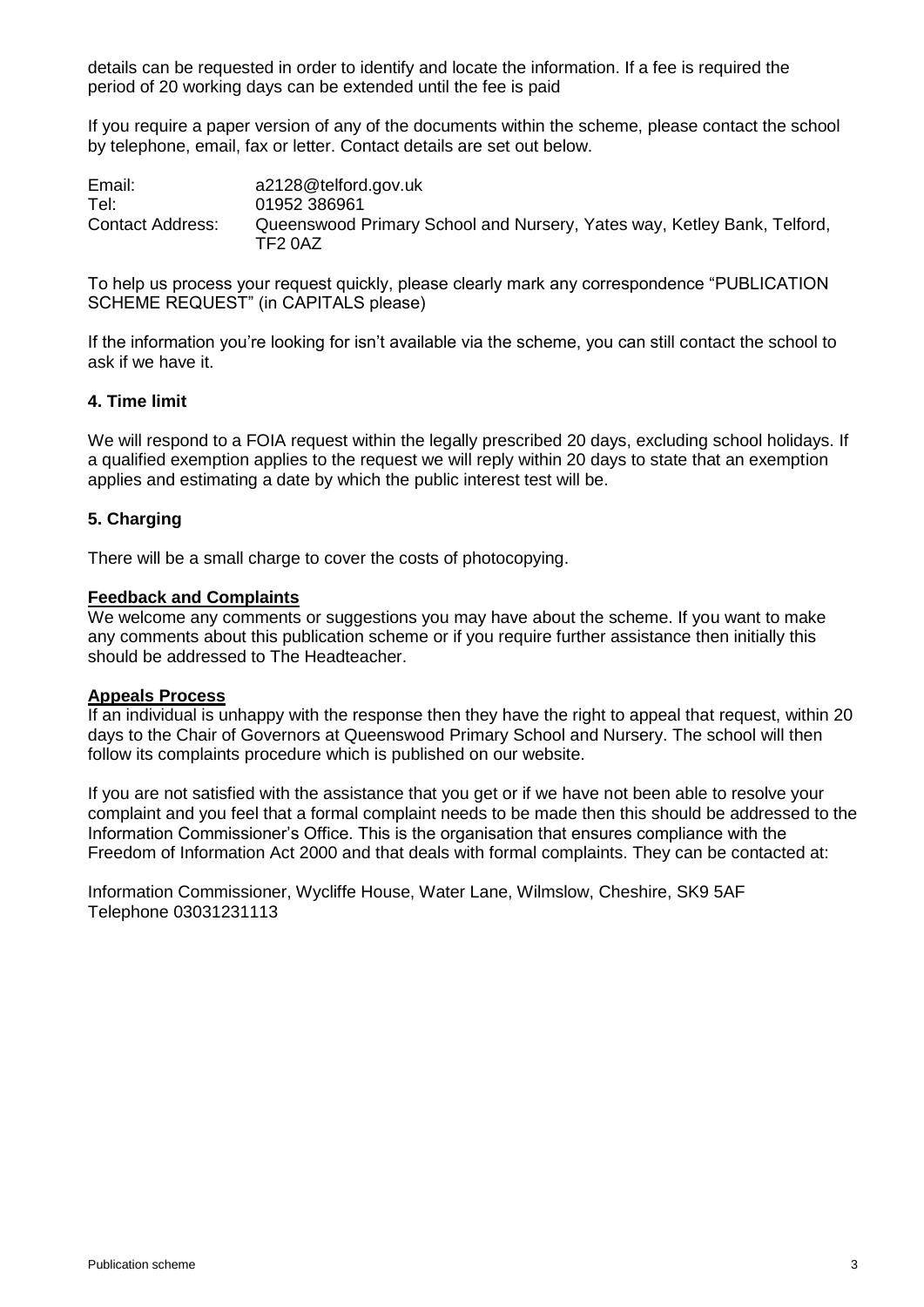| Information to be published.                                                                                                                                                                                            | How the information can<br>be obtained | <b>Cost</b>                  |
|-------------------------------------------------------------------------------------------------------------------------------------------------------------------------------------------------------------------------|----------------------------------------|------------------------------|
| Class 1 - Who we are and what we do<br>(Organisational information, structures, locations and<br>contacts)                                                                                                              |                                        |                              |
| This will be current information only                                                                                                                                                                                   |                                        |                              |
| Who's who in the school                                                                                                                                                                                                 | Website                                | Free                         |
| Who's who on the governing body / board of governors<br>and the basis of their appointment                                                                                                                              | Website                                | Free                         |
| Instrument of Government / Articles of Association                                                                                                                                                                      | Hard copy, Headteacher                 | <b>Based</b><br>on<br>volume |
| Contact details for the Head teacher and for the governing<br>body, via the school (named contacts where possible).                                                                                                     | Website                                | Free                         |
| School prospectus (if any)                                                                                                                                                                                              | Website                                | Free                         |
| Annual Report (if any)                                                                                                                                                                                                  | Website                                | Free                         |
| Staffing structure                                                                                                                                                                                                      | Website                                | Free                         |
| School session times and term dates                                                                                                                                                                                     | Website                                | Free                         |
| Address of school and contact details, including email<br>address.                                                                                                                                                      | Website                                | Free                         |
| Class 2 - What we spend and how we spend it<br>(Financial information relating to projected and actual<br>income and expenditure, procurement, contracts and<br>financial audit)                                        |                                        |                              |
| Current and previous financial year as a minimum                                                                                                                                                                        |                                        |                              |
| Annual budget plan and financial statements                                                                                                                                                                             | Hard copy, Headteacher                 | <b>Based</b><br>on<br>volume |
| Capital funding                                                                                                                                                                                                         | Hard copy, Headteacher                 | <b>Based</b><br>on<br>volume |
| Financial audit reports                                                                                                                                                                                                 | Hard copy, Headteacher                 | <b>Based</b><br>on<br>volume |
| Details of expenditure items over £2000 – published at<br>least annually but at a more frequent quarterly or six-<br>monthly interval where practical.                                                                  | Hard copy, Headteacher                 | <b>Based</b><br>on<br>volume |
| Procurement and contracts the school has entered into, or<br>information relating to / a link to information held by an<br>organisation which has done so on its behalf (for example,<br>a local authority or diocese). | Hard copy, Headteacher                 | Based<br><b>on</b><br>volume |
| Pay policy                                                                                                                                                                                                              | Website                                | Free                         |
| Staff allowances and expenses that can be incurred or                                                                                                                                                                   | Hard copy, Headteacher                 | <b>Based</b>                 |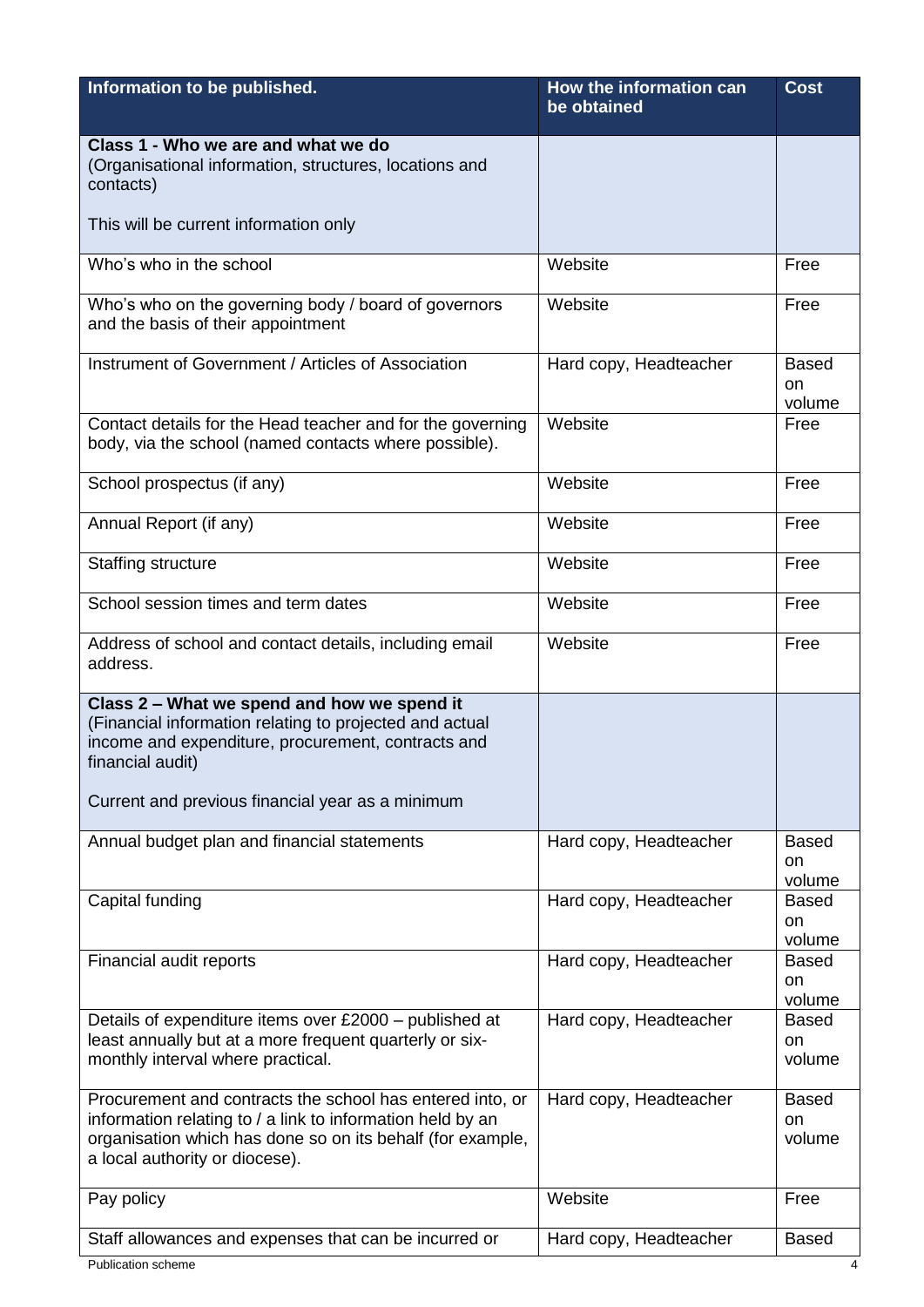| claimed, with totals paid to individual senior staff members<br>(Senior Leadership Team or equivalent, whose basic<br>actual salary is at least £60,000 per annum) by reference<br>to categories.                                    |                        | on<br>volume                            |
|--------------------------------------------------------------------------------------------------------------------------------------------------------------------------------------------------------------------------------------|------------------------|-----------------------------------------|
| Staffing, pay and grading structure. As a minimum the pay<br>information should include salaries for senior staff (Senior<br>Leadership Team or equivalent as above) in bands of<br>£10,000; for more junior posts, by salary range. | Hard copy, Headteacher | Based<br>on<br>volume                   |
| Governors' allowances that can be incurred or claimed,<br>and a record of total payments made to individual<br>governors.                                                                                                            | Hard copy, Headteacher | <b>Based</b><br><sub>on</sub><br>volume |
| Class 3 – What our priorities are and how we are<br>doing<br>(Strategies and plans, performance indicators, audits,<br>inspections and reviews)                                                                                      |                        |                                         |
| Current information as a minimum                                                                                                                                                                                                     |                        |                                         |
| School profile                                                                                                                                                                                                                       |                        |                                         |
| And in all cases:                                                                                                                                                                                                                    |                        |                                         |
| Performance data supplied to the English or Welsh<br>Government or to the Northern Ireland Executive,<br>or a direct link to the data                                                                                                | Website                | Free                                    |
| The latest Ofsted / Estyn / Education and Training<br>Inspectorate report<br>- Summary<br>- Full report                                                                                                                              |                        |                                         |
| Post-inspection action plan                                                                                                                                                                                                          | Hard copy, Headteacher | <b>Based</b><br>on.<br>volume           |
| Performance management policy and procedures adopted<br>by the governing body.                                                                                                                                                       | Website                | Free                                    |
| Performance data or a direct link to it                                                                                                                                                                                              | Website                | Free                                    |
| The school's future plans; for example, proposals for and<br>any consultation on the future of the school, such as a<br>change in status                                                                                             | Hard copy, Headteacher | <b>Based</b><br>on<br>volume            |
| Safeguarding and child protection                                                                                                                                                                                                    | Website                | Free                                    |
| Class 4 – How we make decisions<br>(Decision making processes and records of decisions)                                                                                                                                              |                        |                                         |
| Current and previous three years as a minimum                                                                                                                                                                                        |                        |                                         |
| Admissions policy/decisions (not individual admission<br>decisions) – where applicable                                                                                                                                               | Website                | Free                                    |
| Agendas and minutes of meetings of the governing body<br>and its committees. (NB this will exclude information that<br>is properly regarded as private to the meetings).                                                             | Hard copy, Headteacher | <b>Based</b><br>on.<br>volume           |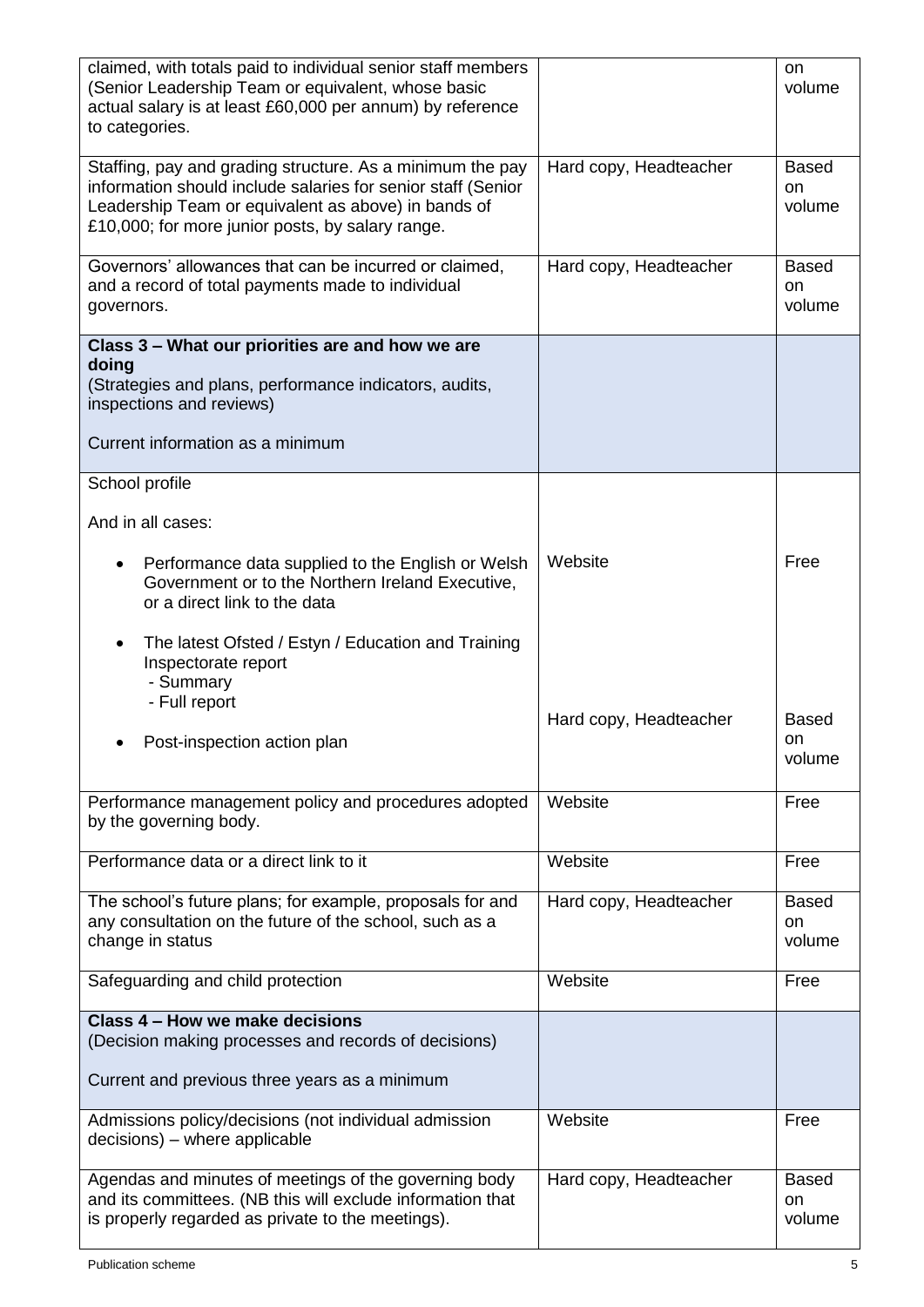| Class 5 – Our policies and procedures<br>(Current written protocols, policies and procedures for<br>delivering our services and responsibilities)<br>Current information only.                                                                                                                                                                                                                                                                                                                                  |                        |                                     |
|-----------------------------------------------------------------------------------------------------------------------------------------------------------------------------------------------------------------------------------------------------------------------------------------------------------------------------------------------------------------------------------------------------------------------------------------------------------------------------------------------------------------|------------------------|-------------------------------------|
| Records management and personal data policies,<br>including:<br>Information security policies<br>Records retention, destruction and archive policies<br>Data protection (including information sharing<br>policies)                                                                                                                                                                                                                                                                                             | Website                | Free                                |
| Charging regimes and policies.<br>This should include details of any statutory charging<br>regimes. Charging policies should include charges made<br>for information routinely published. They should clearly<br>state what costs are to be recovered, the basis on which<br>they are made and how they are calculated.<br>If the school charges a fee for re-licensing the use of<br>datasets, it should state in its guide how this is calculated<br>(please see "How to complete the Guide to information"). | Website                | Free                                |
| <b>Class 6 - Lists and Registers</b><br>Currently maintained lists and registers only (this does not<br>include the attendance register).                                                                                                                                                                                                                                                                                                                                                                       |                        |                                     |
| Curriculum circulars and statutory instruments                                                                                                                                                                                                                                                                                                                                                                                                                                                                  | Hard copy, Headteacher | <b>Based</b><br><b>on</b><br>volume |
| Disclosure logs                                                                                                                                                                                                                                                                                                                                                                                                                                                                                                 | Hard copy, Headteacher | <b>Based</b><br>on<br>volume        |
| Asset register                                                                                                                                                                                                                                                                                                                                                                                                                                                                                                  | Hard copy, Headteacher | <b>Based</b><br>on<br>volume        |
| Any information the school is currently legally required to<br>hold in publicly available registers                                                                                                                                                                                                                                                                                                                                                                                                             | Hard copy, Headteacher | <b>Based</b><br>on<br>volume        |
| Class 7 - The services we offer<br>(Information about the services we offer, including leaflets,<br>guidance and newsletters produced for the public and<br>businesses)<br>Current information only                                                                                                                                                                                                                                                                                                             |                        |                                     |
| Extra-curricular activities                                                                                                                                                                                                                                                                                                                                                                                                                                                                                     | Hard copy, Headteacher | <b>Based</b><br>on<br>volume        |
| Out of school clubs                                                                                                                                                                                                                                                                                                                                                                                                                                                                                             | Hard copy, Headteacher | <b>Based</b><br>on<br>volume        |
| Services for which the school is entitled to recover a fee,<br>together with those fees                                                                                                                                                                                                                                                                                                                                                                                                                         | Hard copy, Headteacher | <b>Based</b><br>on<br>volume        |
| School publications, leaflets, books and newsletters                                                                                                                                                                                                                                                                                                                                                                                                                                                            | Hard copy, Headteacher | <b>Based</b><br>on<br>volume        |